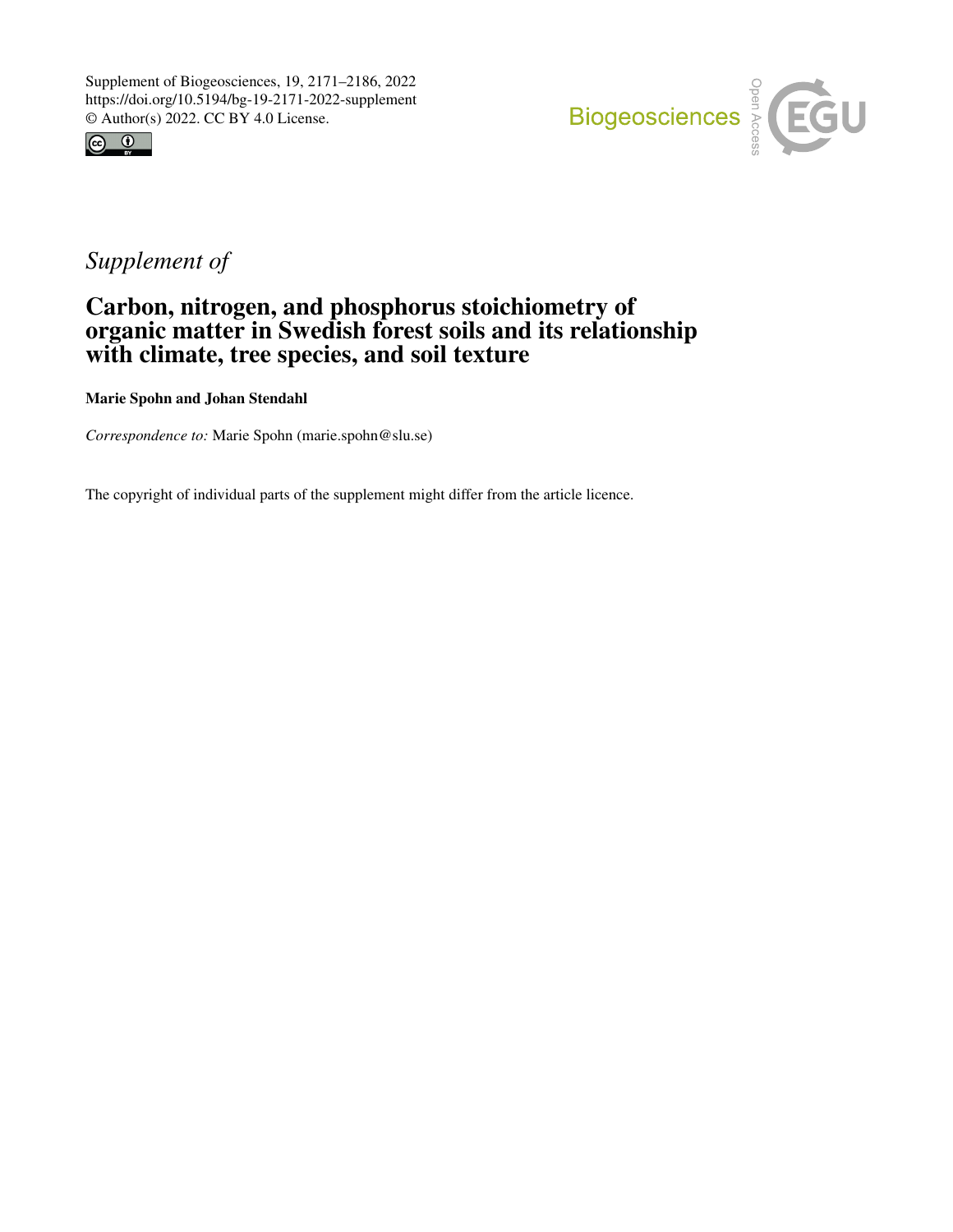

Figure S1: The carbon-to-nitrogen (C:N) ratio of the organic layer as a function of the mean annual temperature in 309 Swedish forests.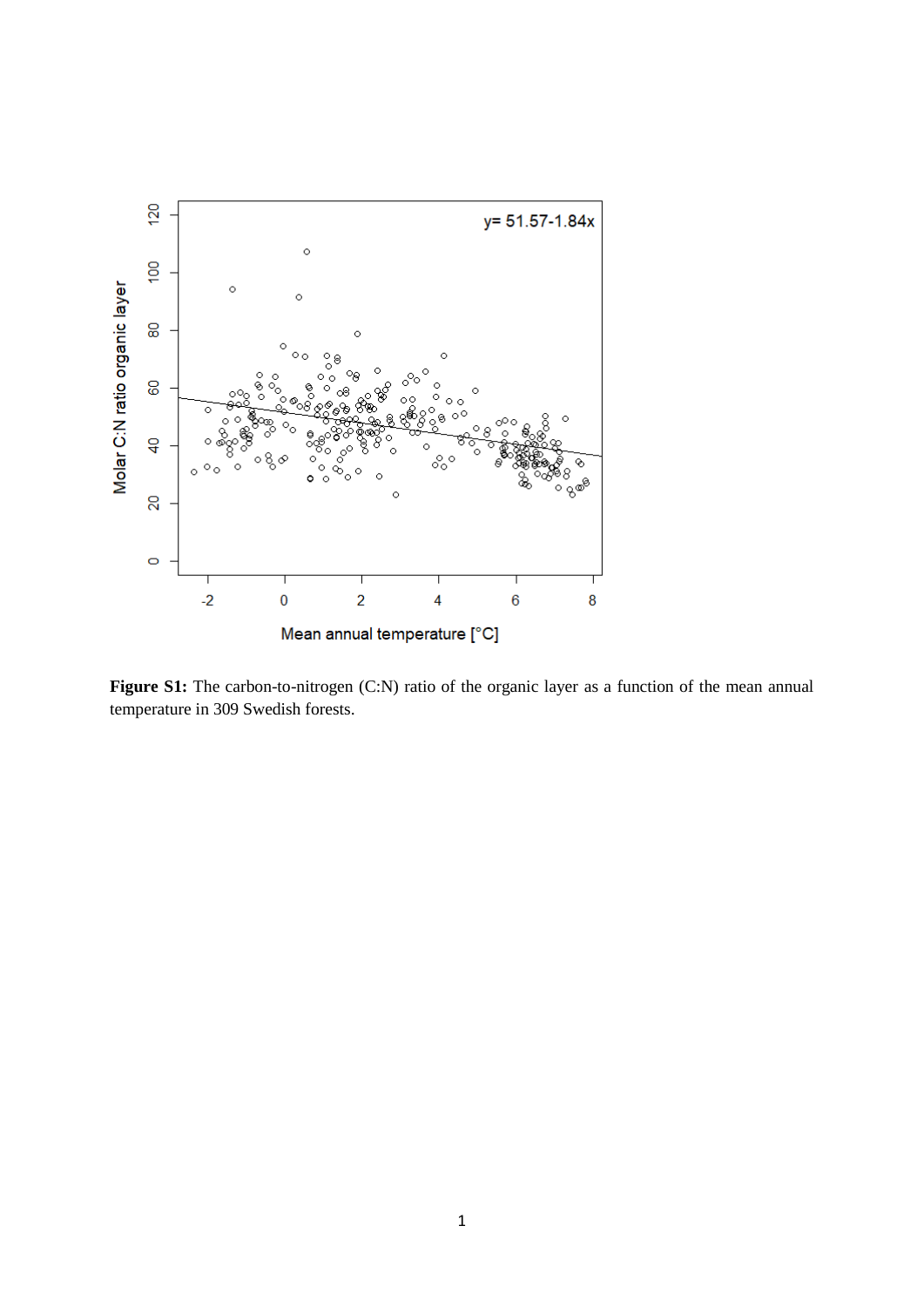

**Figure S2:** The molar nitrogen-to-phosphorus (N:P) ratio of the organic layer (a), the organic layer stock (b), and the carbon (C) concentration of the mineral soil (0-10 cm depth) (c) in 309 Swedish forest soils depending on the dominant tree species (deciduous  $n=10$ , mixed  $n=67$ , pine  $n=144$ , and spruce n=88). Black numbers give the median, red dots and red numbers depict the arithmetic mean. Different capital letters indicate statistically significant differences (p<0.05) between plots with different dominant tree species, while the p value of the ANOVA is indicated in the right corner of each panel.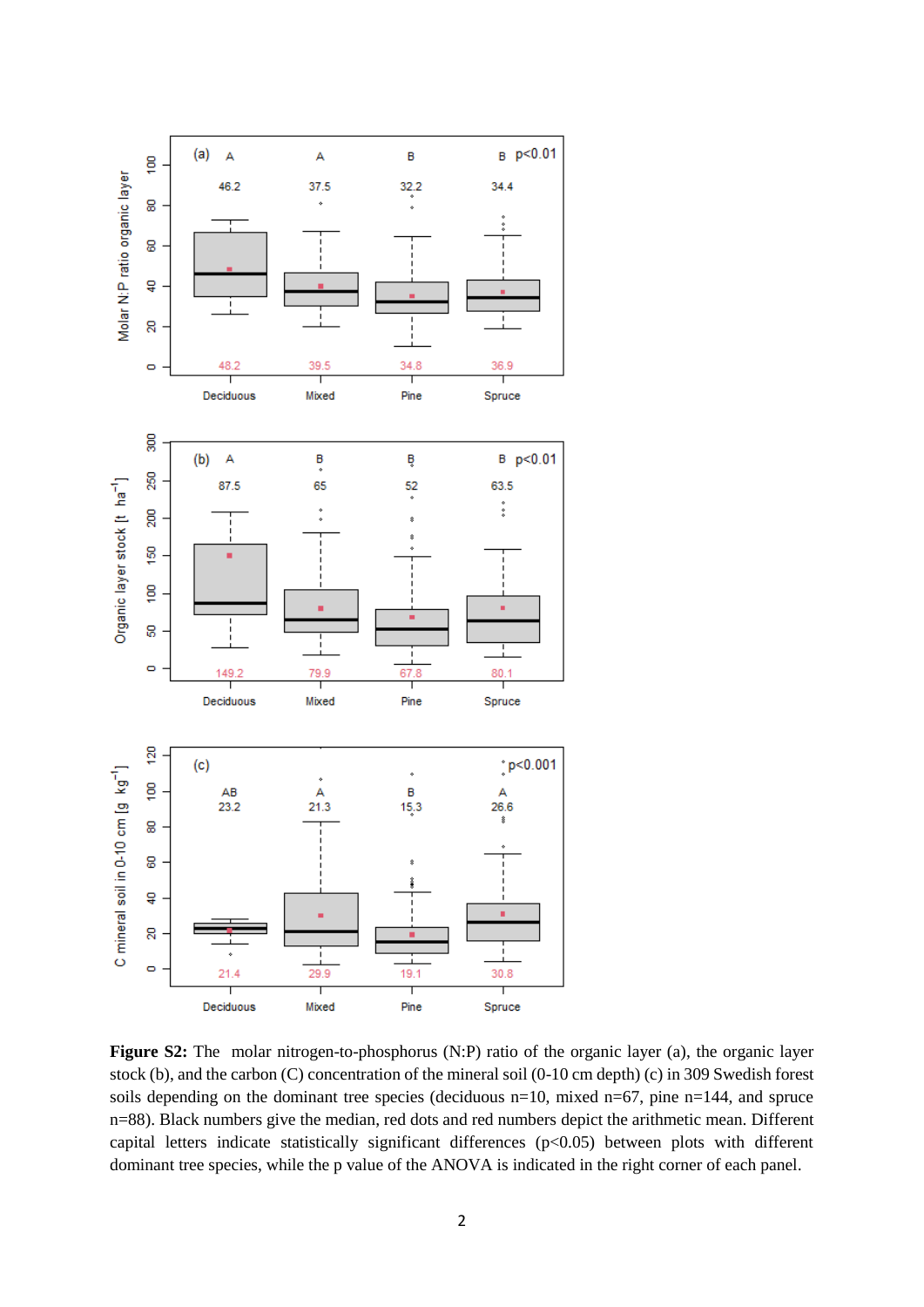

**Figure S3:** The total phosphorus concentration in the mineral soil in a depth of 0-10 cm depending on the soil texture (clay and fine silt n=11, coarse silt n=52, fine sand n=136, and sand n=110) in 309 Swedish forest soils with a stand age >60 years. The texture class called sand encompasses sand and coarse sand. Black numbers give the median, red dots and red numbers depict the arithmetic mean. The p value of the ANOVA is indicated in the right corner.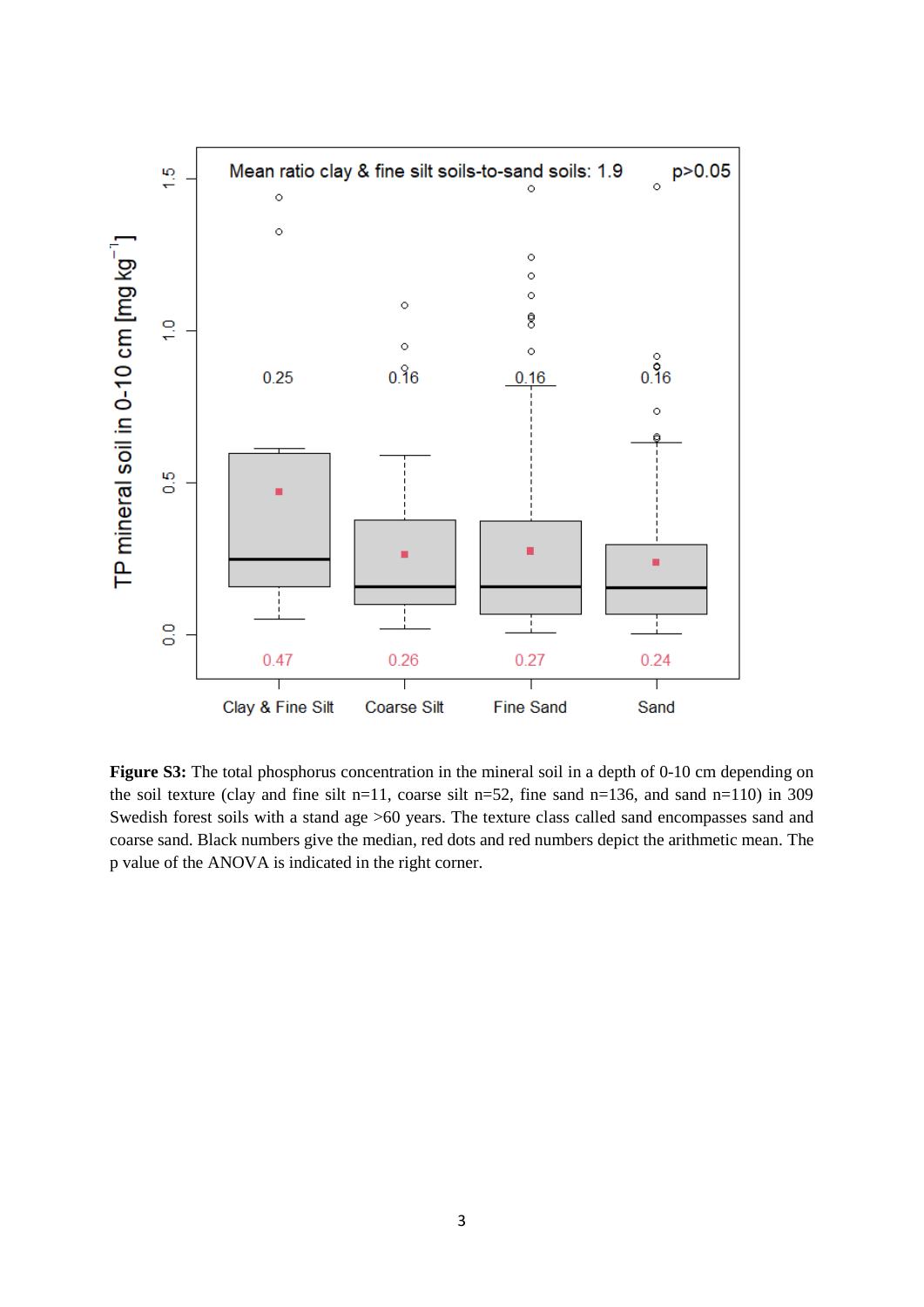

Figure S4: Regressions of the log-transformed P and K stocks (a) and the log-transformed N and Mg stocks (b) of the organic layer in 309 Swedish forests.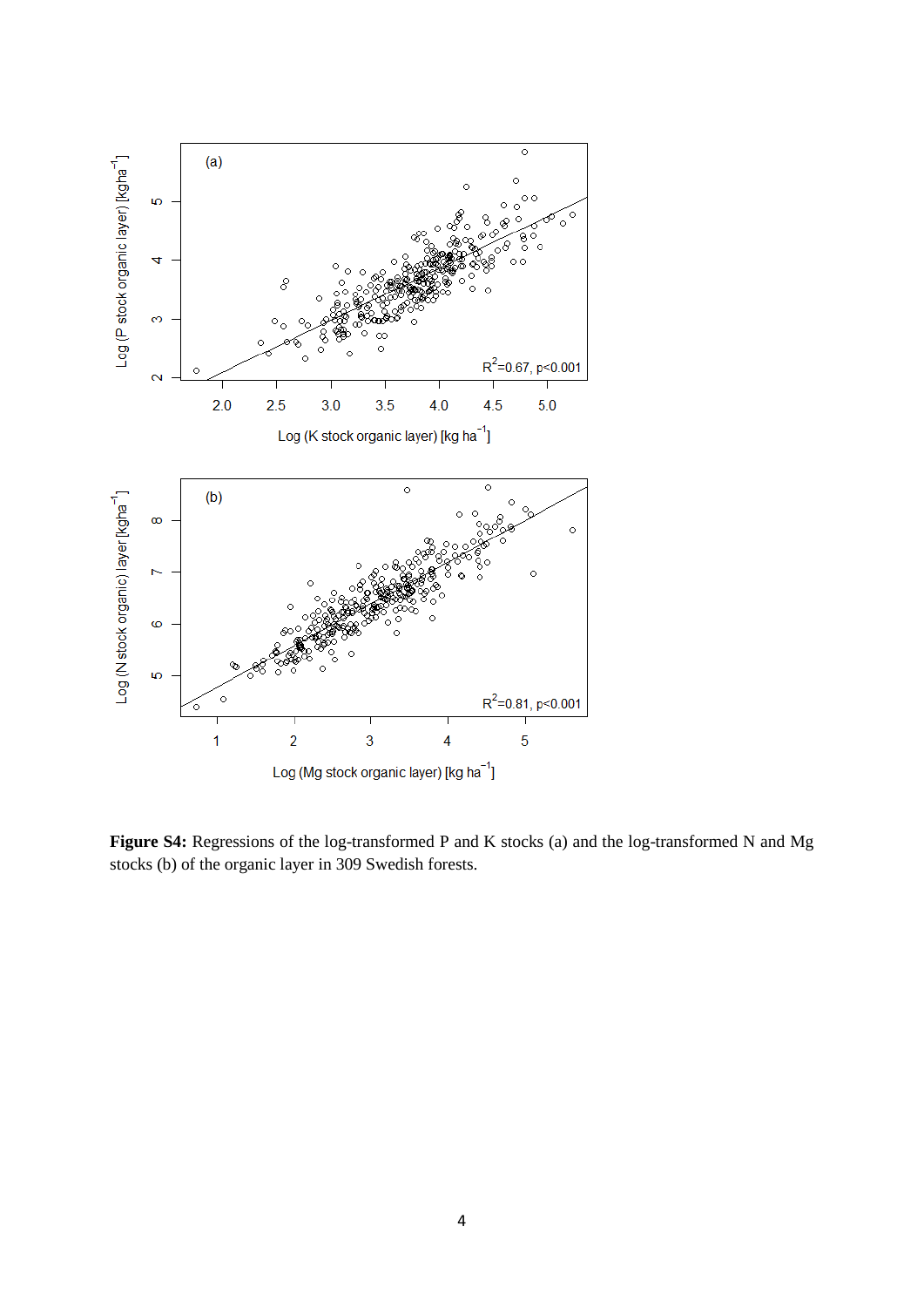

**Figure S5:** Regressions of the log-transformed carbon (C) and nitrogen (N) stocks of the organic layer (a) and the C and N concentrations in the mineral soil in 0-10 cm (b) as well as the C and phosphorus (P) stocks of the organic layer (c) and the C and organic P (OP) concentrations of the mineral soil (d) together with the N and P stocks of the organic layer (e) and the N and OP concentrations in the mineral soil in 0-10 cm depth (n=309).